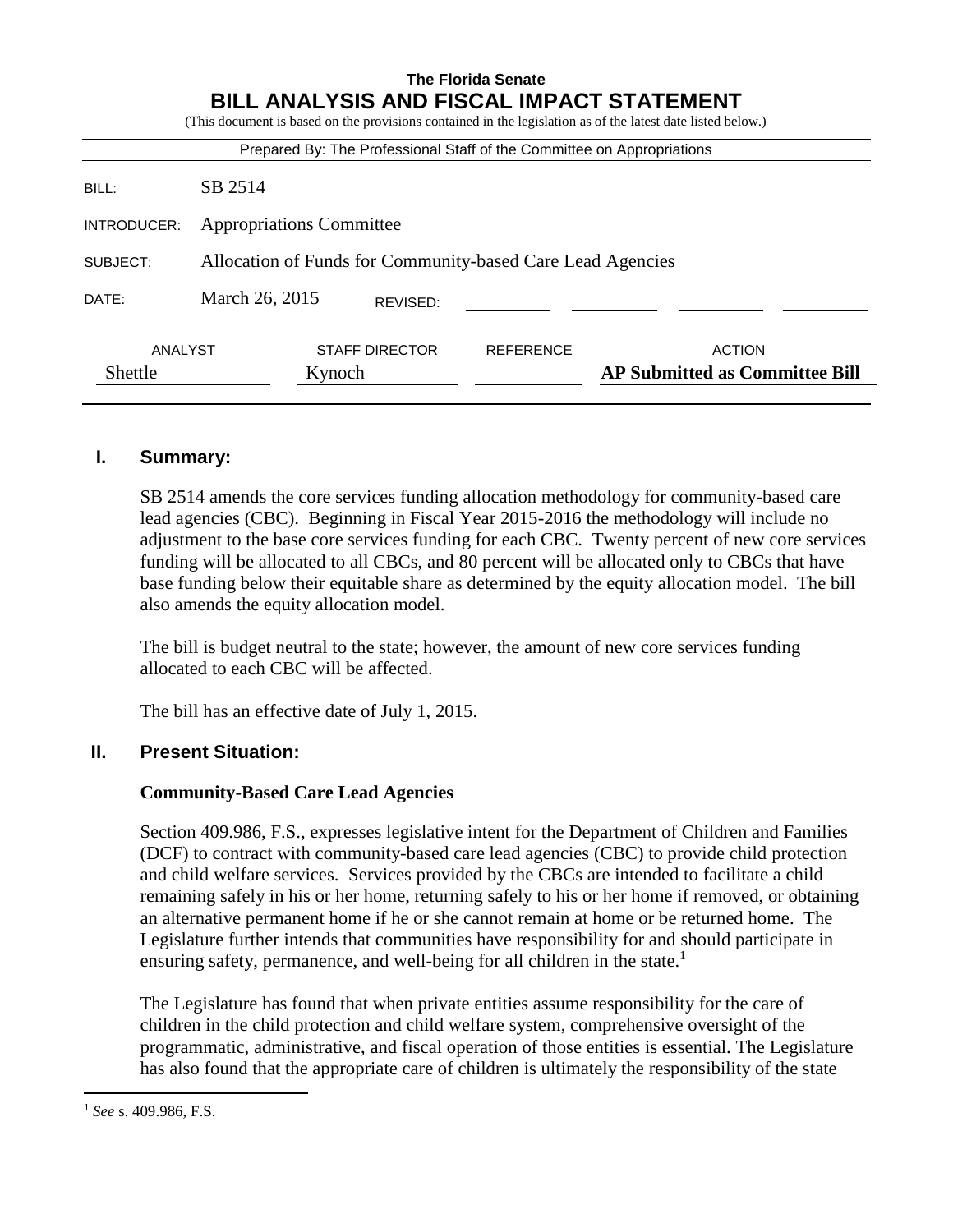and that outsourcing such care does not relieve the state of its responsibility to ensure that appropriate care is provided. <sup>2</sup>

CBCs are procured by the DCF through a competitive process as required under ch. 287, F.S. In order to serve as a CBC, an entity must meet a series of qualifications and be governed by a board of directors or board committee whose membership must be composed of at least 75 percent Florida residents. Of the state residents, at least 51 percent must also reside within the service area of the lead community-based provider.<sup>3</sup>

CBCs serve all children referred to the DCF as a result of a report of abuse, neglect, or abandonment, or who are at risk of abuse, neglect, or abandonment. CBCs, under certain conditions, may act as guardian for a child for the purpose of registering a child for school or seeking emergency medical attention. CBCs must be licensed as a child-caring or child-placing agency by the DCF, and each foster home, therapeutic foster home, emergency shelter, or other placement facility must be licensed by the DCF under ch.  $402$ , F.S.<sup>4</sup>

In 1996, the Legislature required the DCF to create pilot projects for the provision of foster care and related services through established community-based care organizations. In 1998, the Legislature required the DCF to outsource the provision of all foster care and related services statewide. The transition was completed in Fiscal Year 2004-2005. The DCF has 20 CBC contracts. For Fiscal Year 2014-2015, a total of \$587.1 million was provided to the CBCs for core services.

### **Allocation of Funds for Community-based Care Lead Agencies**

Section 409.991, F.S., requires that the DCF allocate funds for CBCs according to an equity allocation model. This model was designed to allocate funds among CBCs depending to some degree on the differing needs and services required by specific populations being served by each CBC. The equity allocation model includes "core services funding," which is defined as all funds allocated to CBCs operating under contract with the DCF under s. 409.987, F.S., with a number of exceptions.<sup>5</sup>

Ninety percent of the recurring core services funding for each CBC is based on the prior-year recurring base of core services funds and 10 percent is based on the equity allocation model.

The equity allocation model includes the following factors:

- Proportion of children in poverty;
- Proportion of child abuse hotline workload;
- Proportion of children in care; and
- Proportion of contribution in the reduction of out-of-home care.

The equity allocation of core services funds is calculated based on the following weights:

 $\overline{a}$ 

<sup>2</sup> *See* s. 409.986 (1)(b), F.S.

<sup>3</sup> *See* s. 409.987, F.S.

<sup>4</sup> *See* s. 409.988, F.S.

<sup>5</sup> *See* s. 409.991(1)(a), F.S.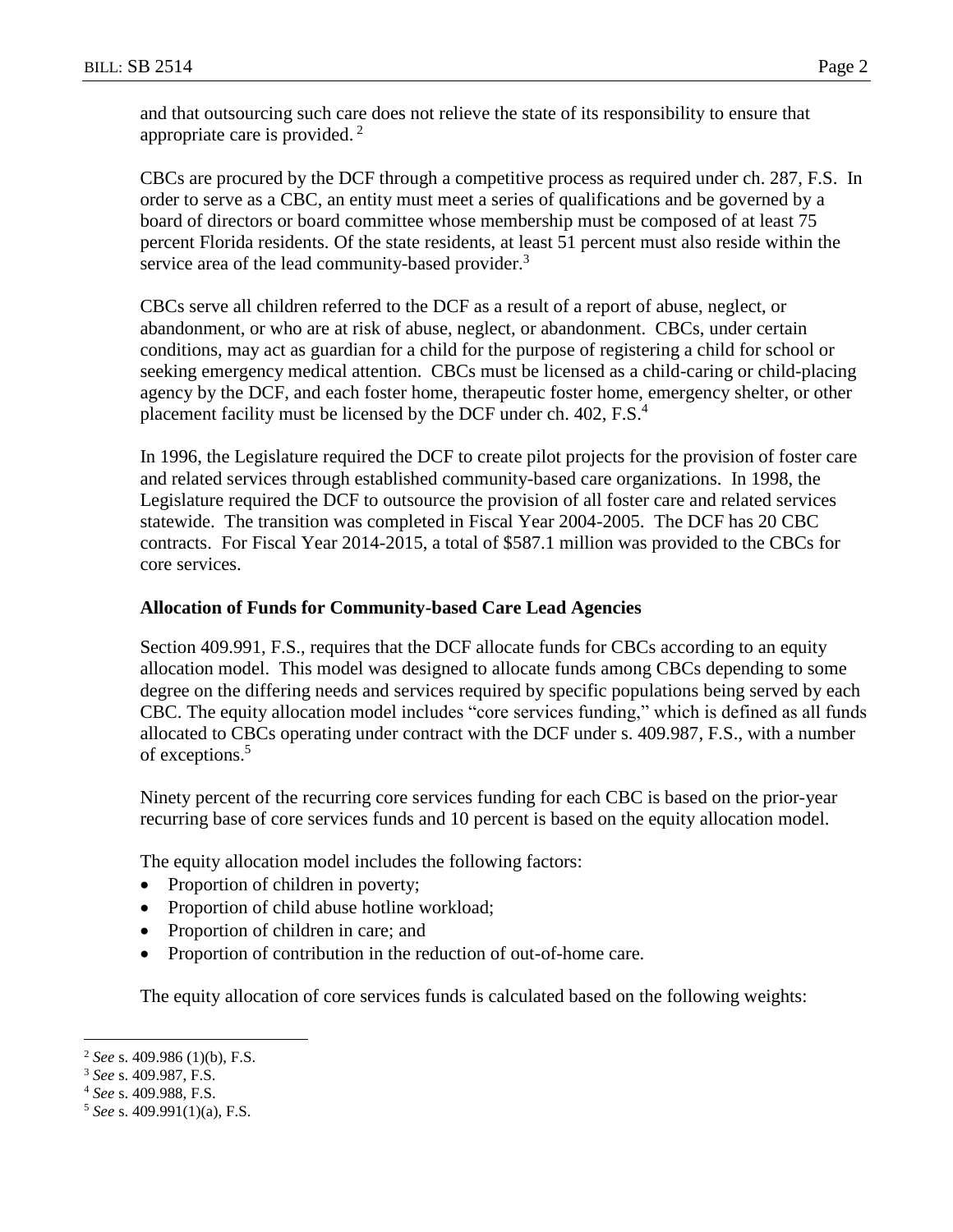- Proportion of children in poverty is weighted as 30 percent of the total;
- Proportion of child abuse hotline workload is weighted as 30 percent of the total;
- Proportion of children in care is weighted as 30 percent of the total; and
- Proportion of contribution to the reduction in out-of-home care is weighted as 10 percent of the total.

Unless otherwise specified in the General Appropriations Act (GAA), any new core services funds are allocated based on the equity allocation model. Such allocations are proportional to the proportion of funding based on the equity model and allocated only to the CBC contracts, if the current funding proportion is less than the proportion of funding based on the equity model.<sup>6</sup>

## **III. Effect of Proposed Changes:**

**Section 1** amends s. 409.991, F.S. to provide that, beginning in the 2015-2016 fiscal year, the base core services funding for each community-based care lead agency (CBC) will be based fully on the recurring core services funding from the prior year. No adjustments will be made to the base core services funding; under current law, 10 percent of recurring base core services funding is redistributed based on the equity allocation model.

Unless otherwise provided in the GAA, any new core services funds will be allocated to each CBC based on an equity allocation model as follows:

- 20 percent of new funding, allocated among all CBCs; and
- 80 percent of new funding, allocated only among CBCs that are funded below their equitable share, as determined by the equity allocation model, based on their relative proportion of the total amount of funding below the equitable share.

The equity allocation model is revised to include the following factors.

- Proportion of the child population;
- Proportion of child abuse hotline workload; and
- Proportion of children in care, weighted as 60 percent based on children in out-of-home care and 40 percent based on children in in-home care.

The equity allocation of core services funds must be calculated based on the following weights:

- Proportion of the child population, weighted as five percent of the total;
- Proportion of child abuse hotline workload, weighted as 15 percent of the total; and
- Proportion of children in care, weighted as 80 percent of the total.

**Section 2** provides an effective date of July 1, 2015.

## **IV. Constitutional Issues:**

A. Municipality/County Mandates Restrictions:

None.

 $\overline{a}$ <sup>6</sup> *See* s. 409.991(4), F.S.